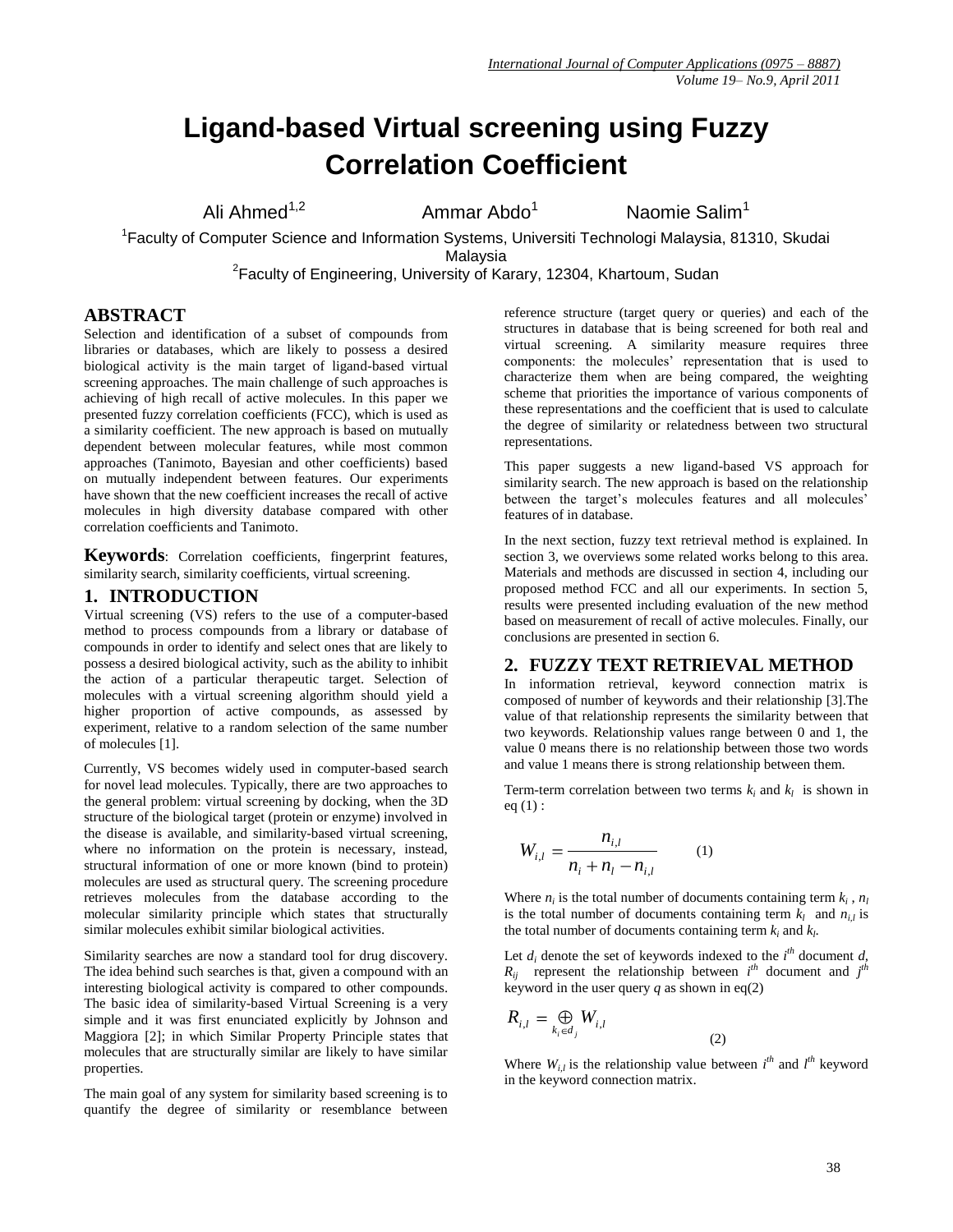$$
R_{il} = 1 - \prod_{k_l \in d_i} (1 - W_{il})
$$

then the similarity between query q and document d is calculated as follow

(3)

$$
sim(q,d_j) = \prod_{k_i \in d_j} R_{k_i,d_j}
$$

Finally, fuzzy model ranks the documents relative to the user query. The fuzzy model uses a term-term correlation matrix to compute the similarity between a document *dj* and fuzzy set index terms. The new approach described here uses the same concept of fuzzy text retrieval approach after modified its formula. The new formula of our approach is discussed in the section  $(4)$ .

# **3. RELATED WORKS**

Chemical information systems can offer three principal types of searching facility. Early systems provided two types of retrieval mechanisms: structure searching and substructure searching. These mechanisms were later complemented by another access mechanism that is the similarity searching.

Structure search involves searching a molecule database for a specified query molecule. A user will supply the complete structure of the molecule and the database is searched for a compound that matches perfectly with the target structure. This type of search is used to get some data about a particular compound, for example, its associated biological test results. Another use for this type of search is during the registration process of a new molecule, a procedure by which new compounds and accompanying data are added to a structure file and associated data files, respectively. A structure file in which a single and unique record of each compound is maintained is known as a registry file [4]. This is because before a molecule can be registered, the structure files needs to be searched in order to make sure that the compound is novel and has never been identified before.

Substructure searching involves the retrieval of molecules from the database that contain a user-defined query substructure. Substructure search is especially useful for finding structures containing a specified functional group, thus allowing the properties common to that group to be observed. Another use of substructure search is in the implementation of pharmacophoric pattern searching, where compounds containing a specific 3D substructure that has been identified in a molecular modeling study, are sought.

In similarity searching, a query involves the specification of an entire structure of a molecule. This specification is in the form of one or more structural descriptors and this is compared with the corresponding set of descriptors for each molecule in the database [5]. A measure of similarity is then calculated between the target structure and every database structure. Similarity measures quantify the relatedness of two molecules with a large number (or one) if their molecular descriptions are closely related and with a small number (large negative or zero) when their molecular descriptions are unrelated. There are many measures available to quantify the degree of similarity between a pair of molecules. The computational requirements of these measures vary depending on the level of detail used to represent the molecules that are being compared. Measures designed for highly complex representations require a lot of processing, thus limiting the number of database structures that can be compared in a given amount of time, such as the use of maximal common substructure [6]. Maximal common substructure (MCS) is the largest set of atoms or bonds from the target structure that can be superimposed exactly onto another structure, and is identified by using a maximal common subgraph isomorphism algorithm. Due to its NP-complete computational requirement [7], MCS algorithms have not been widely used for similarity searching to date.

A common application of similarity searching is in the rational design of new drugs and pesticides where the nearest neighbors for an initial lead compound are sought in order to find better compounds. Similarity searching is also used for property prediction purposes [8], where the properties of an unknown compound are estimated from those of its nearest neighbors. Related to the similar property principle is the concept of neighborhood behavior [9], which states that compounds within the same neighborhood or similarity region have the same activity. Unknown biological or physicochemical properties of a molecule can be predicted from the properties of molecules that lie within the same neighborhood region. In lead finding, selection of compounds whose neighborhood regions overlap one another should be avoided. In lead optimisation, if a particular compound is found to be active, compounds that lie in the same neighborhood region can be tested to find one with the most optimum activity.

Several methods have been used to further optimise the measures of similarity between molecules. These methods include weighting, standardisation and data fusion. A weighting scheme is used to differentiate between different features in a molecule, based on how important they are in determining the similarity of that molecule with another molecule. Certain molecular features can be emphasised by associating higher weights with them when calculating similarity. Different types of statistical information can be extracted from computerised representations of molecules to form the basis for a fragment weighting schemes. Many weighting schemes used in chemical information systems are derived from the general information retrieval literature, like the term-frequency and inverse document frequency. For example, higher weights can be given to attributes that occur frequently in a molecule, attributes that occur in small molecules and also attributes that occur less frequently in a data set.

Standardisation involves re-scaling of the variables in a multivariate analysis to ensure that all of them are measured on the same scale and that some of them do not dominate the overall similarities. Bath et al. [10] have evaluated some different of standardisation approaches for fragment based similarity measures and found that their use did not give significant improvement in performance when compared with non-standardised fragment occurrence data.

Different types of similarity measure focus on different molecular characteristics. Data fusion is the process of combining inputs from several similarity measures with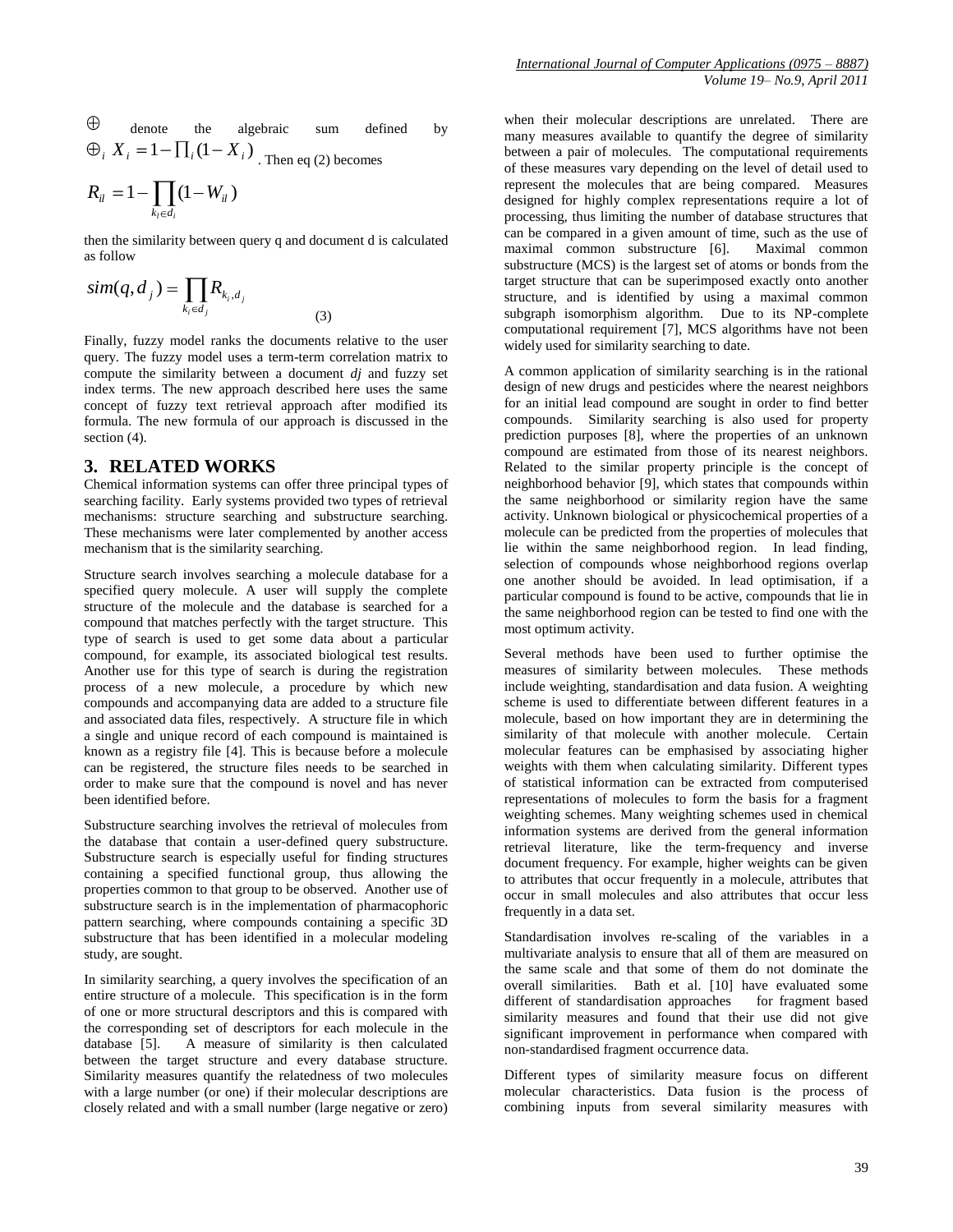information from other similarity measures, information processing blocks, databases or knowledge bases, into one representational format. The use of data fusion to combine several similarity measures can give an overall estimate of similarity based on several characteristics [11].

The process of data fusion involves computing several types of similarity measures, and combining the results using one of several fusion rules. The combined scores output by the fusion rule are then used to re-order the compounds to give the final ranked output. Holliday et al. [12] found that data fusion results in an increase in search effectiveness. In some cases where the use of fusion rule results in the assignment of the same score to two or more items, a further sort key is specified for the tied compounds. An example would be to sort the canonicalised connection tables of the tied compounds alphabetically. Weights can also be allocated to individual rankings based on some statistical observations of the coefficients' historical performances.

# **4. MATERIALS AND METHODS**

This study has compared the retrieval results obtained using three different similarity-based screening systems. The first system was based on FCC. The second screening system was based on the tanimoto (TAN) coefficient which has been used for ligand-based virtual screening for many years and has been considered as a reference standard. The third screening system was based on correlation coefficients [13,14,15]. In the following paragraphs we give a detail description of FCC approach.

#### **4.1 FCC-based Similarity Searching**

The FCC give the similarity measure between the unknown chemical molecule and all the molecules stored in the chemical following equations:

$$
sim(q,m) = \frac{q_i}{ml_i} \sum_{i=1, j=i+1}^{n} (1 - CF_{ij})
$$
 (4)

Where  $CF_{ii}$  is the correlation factor between i<sup>th</sup> feature of molecule query and j<sup>th</sup> feature of data base molecule as follow:

$$
CF_{ij} = \frac{Q_{ij}}{Q_i + Q_j - Q_{ij}}\tag{5}
$$

Where  $Q_i$  is the total number of molecules containing feature  $i$ ,  $Q_j$  is the total number of molecules containing feature *j* and  $Q_{ij}$ is the total number of molecules containing both feature *i* and *j*,

 $ml<sub>i</sub>$ *q*  $\sim$  is the ratio of active feature number that molecule *q* was

participated with molecule *ml<sup>i</sup>* , which *q* is the number of common bits set in both query and molecule *i* and *ml<sup>i</sup>* is the number of bits set in molecule *i*

#### **4.2 Tanimoto-based Similarity Searching**

The second similarity search system used the binary form of the Tanimoto coefficient, which is applicable to binary data. The similarity score  $S_{X,Y}$ , in eq(6), computes the similarity between two molecular fingerprints, *X* and *Y*, of length *n*, in which *a* is the number of bits set in both  $X$  and  $Y$ ,  $b$  is the number of bits set exclusively in *X*, *c* is the number of bits set exclusively in *Y*.

$$
S_{X,Y} = \frac{a}{a+b+c}
$$
 (6)

# **4.3 Correlation Coefficients-based Similarity Searching**

Similarity coefficients are used to obtain a numeric quantification of the degree of similarity between a pair of structures. There are four main types of similarity coefficients: distance coefficients, association coefficients, correlation coefficients and probabilistic coefficients [13,14,15]. Correlation coefficients are generally used to measure the degree of correlation between sets of values representing the molecules, like the proportionality and independence between pairs of realvalued molecular descriptors. Correlation coefficients used in this comparison are: Pearson, Yule, McCon-naughey, Stiles and Dennis as listed in Table 1.

|  | Table 1. Standard Correlation Coefficients |  |  |  |
|--|--------------------------------------------|--|--|--|
|--|--------------------------------------------|--|--|--|

| Coefficient         | Formula                                                                           |
|---------------------|-----------------------------------------------------------------------------------|
| Pearson             | $ad-bc$<br>$\sqrt{(a+b)(a+c)(b+d)(c+d)}$                                          |
| Yule                | $ad-bc$<br>$(a+b)(a+c)$                                                           |
| $McCon-$<br>naughey | $a^2-bc$<br>$(a+b)(a+c)$                                                          |
| <b>Stiles</b>       | $\log_{10} \frac{n \left(  ad-bc  - \frac{n}{2} \right)^2}{(a+b)(a+c)(b+d)(c+d)}$ |
| Dennis              | $ad-bc$<br>$\sqrt{n(a+b)(a+c)}$                                                   |

Each coefficient computes the similarity between two molecular fingerprints, *X* and *Y*, of length *n*, in which a is the number of bits set in both *X* and *Y*, *b* is the number of bits set exclusively in *X*, *c* is the number of bits set exclusively in *Y* and *d* in the number of bits set in neither *X* or *Y* , so *n=a+b+c+d.*

# **4.4 Simulated Virtual Screening Experiments**

All molecules in the database were converted to Pipeline Piolt's ECFC\_4 (Extended Connectivity) fingerprint and flooded to a size 1024 [16]. For screening experiments, three data sets (DS1- DS3) were chosen [17] from MDDR data base.

The data set DS1 contains 11 activity classes, with some of the classes involving actives that are structurally homogeneous and with other involving actives that are structurally heterogeneous.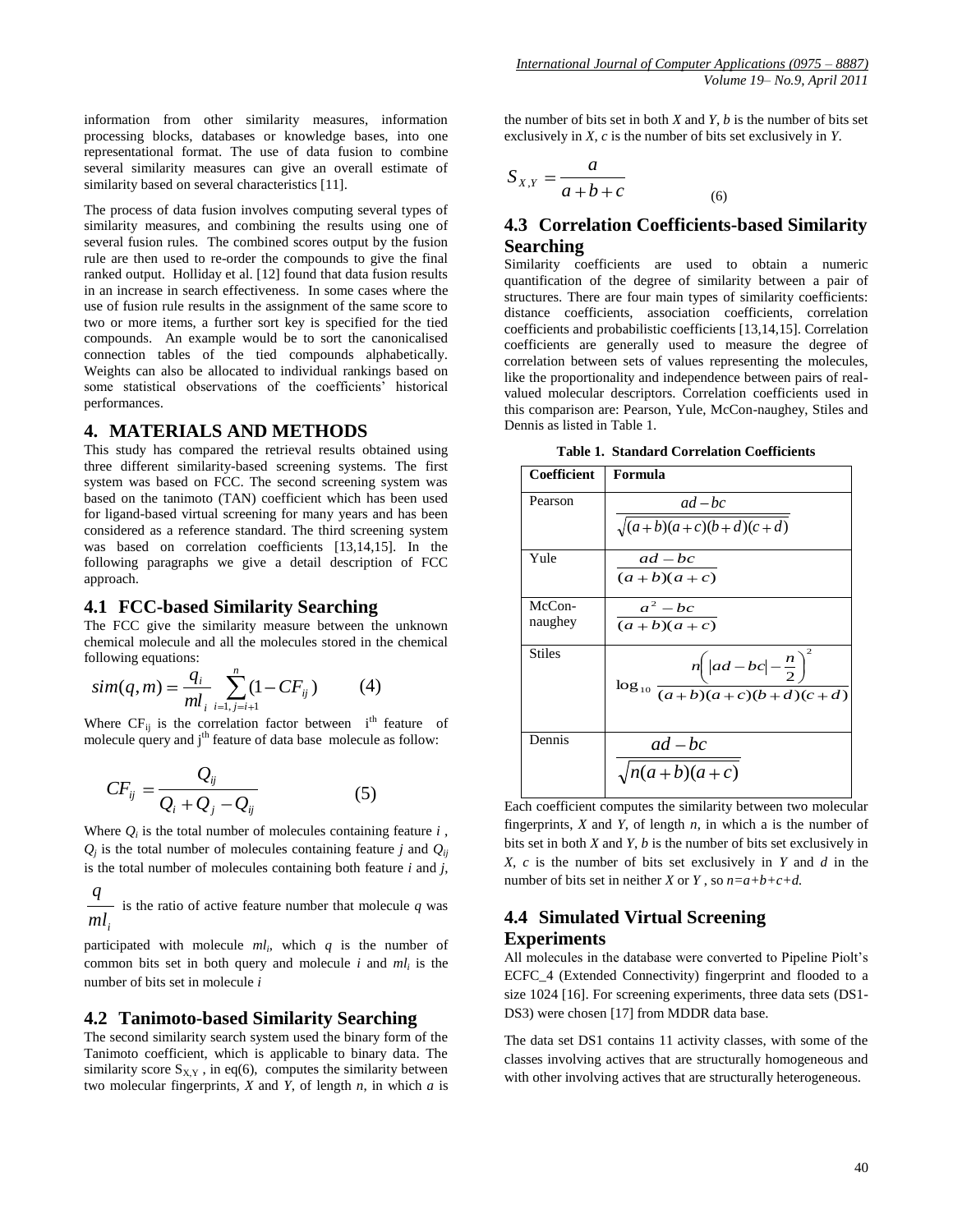The DS2 data set contains 10 homogeneous activity classes and DS3 10 heterogeneous activity classes. The three data sets are listed in Table 2-4, each row of a table contains an activity class and the number of molecules belongs to that class. An inactive molecule in any search using one of MDDR data sets is one that has not been allocated the appropriate database activity descriptor.

For each data set DS1, DS2 and DS3, the screening experiments were performed with 20 references structures selected randomly from each activity class and the similarity measure obtains activity score for all of its compounds. Then we sort these activity scores in a descending order and the recall of the active compounds provides a measure of the performance of our similarity method. By recall of active compound, we mean the percentage of the desired activity class compounds that are retrieved in the top 1% and 5% of the resultant sorted activity scores.

# **5. RESULTS AND DISCUSSION**

The results for searches of DS1, DS2 and DS3 are shown in Table 5, 6 and 7 respectively using cutoffs of both 1% and 5%. The left part of each table contains the activity number; the right part represents the result for each class using the seven coefficients; FCC, Tanimoto and five correlation coefficients. Each row in a table corresponds to one activity class and the last bottom row is the mean (Avg) when averaged overall of the classes for a data set, the similarity method with the best recall rate in each row is strongly shaded and the recall value is boldfaced.

For DS1 and DS2 searches Tanimoto and correlation coefficients have best overall performance at the 1% cutoff than FCC, but FCC has best result than Yule and McCon-naughey. And the same state happened at the 5% cutoff, that FCC has best performance than Yule and McCon-naughey.

| Table 2. MDDR Activity Classes for DS1 Data Set |  |  |  |  |
|-------------------------------------------------|--|--|--|--|
|-------------------------------------------------|--|--|--|--|

| <b>Activity</b> | <b>Activity</b>                | Active    |
|-----------------|--------------------------------|-----------|
| <b>Index</b>    | class                          | molecules |
| 31420           | renin inhibitors               | 1130      |
| 71523           | HIV protease inhibitors        | 750       |
| 37110           | thrombin inhibitors            | 803       |
| 31432           | angiotensin II AT1 antagonists | 943       |
| 42731           | substance P antagonists        | 1246      |
| 06233           | substance P antagonists        | 752       |
| 06245           | 5HT reuptake inhibitors        | 359       |
| 07701           | D <sub>2</sub> antagonists     | 395       |
| 06235           | 5HT1A agonists                 | 827       |
| 78374           | protein kinase C inhibitors    | 453       |

| 78331 | cyclooxygenase inhibitors | 636 |
|-------|---------------------------|-----|
|-------|---------------------------|-----|

**Table 3. MDDR Activity Classes for DS2 Data Set**

| <b>Activity</b> | <b>Activity</b>         | <b>Active</b> |
|-----------------|-------------------------|---------------|
| <b>Index</b>    | class                   | molecules     |
| 07707           | Adenosine (A1) agonists | 207           |
| 07708           | Adenosine (A2) agonists | 156           |
| 31420           | Renin inhibitors 1      | 1300          |
| 42710           | CCK agonists            | 111           |
| 64100           | Monocyclic_lactams      | 1346          |
| 64200           | Cephalosporins          | 113           |
| 64220           | Carbacephems            | 1051          |
| 64500           | Carbapenems             | 126           |
| 64350           | Tribactams              | 388           |
| 75755           | Vitamin D analogous     | 455           |
| 07707           | Adenosine (A1) agonists | 207           |

**Table 4. MDDR Activity Classes for DS3 Data Set**

| <b>Activity</b><br><b>Index</b> | <b>Activity</b><br>class         | <b>Active</b><br>molecules |
|---------------------------------|----------------------------------|----------------------------|
| 09249                           | Muscarinic (M1) agonists         | 900                        |
| 12455                           | NMDA receptor antagonists        | 1400                       |
| 12464                           | Nitric oxide synthase inhibitors | 505                        |
| 31281                           | Dopamine_hydroxylase             | 106                        |
|                                 | inhibitors                       |                            |
| 43210                           | Aldose reductase inhibitors      | 957                        |
| 71522                           | Reverse transcriptase inhibitors | 700                        |
| 75721                           | Aromatase inhibitors             | 636                        |
| 78331                           | Cyclooxygenase inhibitors        | 636                        |
| 78348                           | Phospholipase A2 inhibitors      | 617                        |
| 78351                           | Lipoxygenase inhibitors          | 2111                       |
| 09249                           | Muscarinic (M1) agonists         | 900                        |

For DS3, FCC has best overall performance at both 1% and 5% cutoff compared with Tanimoto and all correlation coefficients. The DS3 searches are of particular interest since they include the most heterogonous activity classes.

Additional comparison was also done against previous result using Bayesian Inference Network (BIN) and Bayesian belief network (BNN) [18] and our method has shown best overall performance on DS3 at both 1% and 5% cutoff as shown in Table 8 It will be seen that the FCC provide a high level of performance compared with Tanimoto for the structurally diverse, DS3. These experiments suggest that FCC coefficient, is well suited for similarity search when we used high diverse, DS3.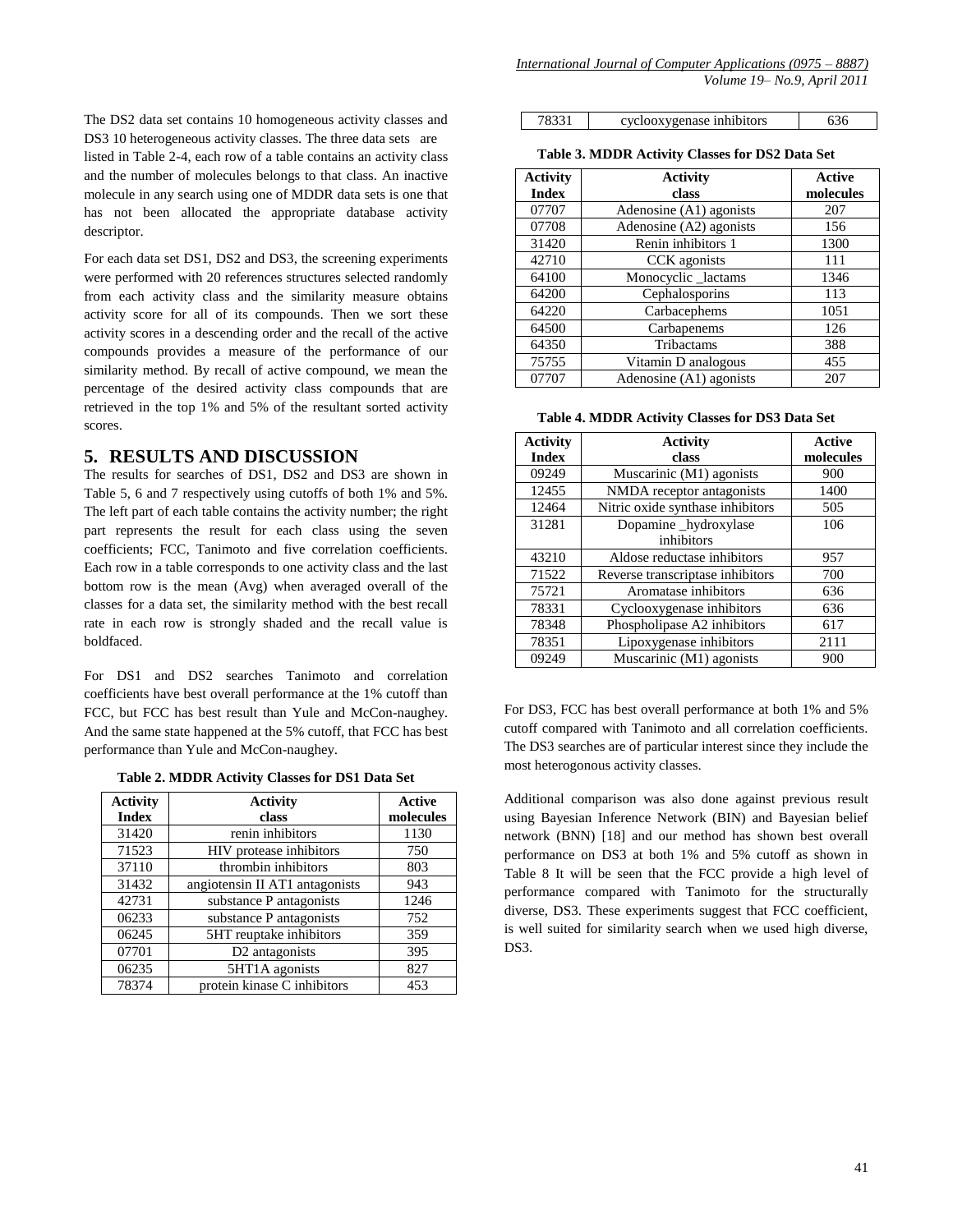| <b>Activity</b><br>Index | 1%         |       |         |       |        |               | 5%            |            |       |         |       |               |               |               |
|--------------------------|------------|-------|---------|-------|--------|---------------|---------------|------------|-------|---------|-------|---------------|---------------|---------------|
|                          | <b>FCC</b> | Tan   | Pearson | Yule  | MacCon | <b>Stiles</b> | <b>Dennis</b> | <b>FCC</b> | Tan   | Pearson | Yule  | <b>MacCon</b> | <b>Stiles</b> | <b>Dennis</b> |
| 31420                    | 55.04      | 69.55 | 67.81   | 58.42 | 65.99  | 68.08         | 66.61         | 79.66      | 86.28 | 85.42   | 81.48 | 78.47         | 85.5          | 85            |
| 71523                    | 26.36      | 27.53 | 27.09   | 24.07 | 24.15  | 27.17         | 26.96         | 53.96      | 54.3  | 52.26   | 45.73 | 39.33         | 52.48         | 51.7          |
| 37110                    | 22.5       | 23.18 | 22.69   | 19.11 | 18.63  | 22.86         | 22.62         | 36.31      | 45.54 | 44.2    | 36.82 | 30.69         | 44.33         | 43.49         |
| 31432                    | 38.85      | 39.95 | 39.11   | 34.67 | 33.21  | 39.18         | 38.8          | 69.33      | 78.85 | 76.23   | 66.77 | 54.69         | 76.46         | 75.54         |
| 42731                    | 15.45      | 16.95 | 16.59   | 13.34 | 12.01  | 16.64         | 16.21         | 22.59      | 25.93 | 25.23   | 21.63 | 17.05         | 25.38         | 24.92         |
| 06233                    | 12.49      | 14.43 | 14.3    | 14.14 | 12.62  | 14.31         | 14.39         | 23.98      | 26.1  | 26.02   | 26.74 | 23.44         | 25.87         | 26.13         |
| 06245                    | 5.17       | 6.23  | 5.87    | 5.31  | 5.28   | 6.01          | 5.81          | 12.51      | 14.05 | 13.91   | 12.99 | 11.28         | 14.11         | 13.94         |
| 07701                    | 8.78       | 10.28 | 9.85    | 8.98  | 8.68   | 9.92          | 9.82          | 20.84      | 25.56 | 25.13   | 22.16 | 16.98         | 25.38         | 25.08         |
| 06235                    | 9.02       | 10.86 | 10.71   | 10.13 | 9.38   | 10.74         | 10.67         | 21.02      | 23.81 | 23.96   | 23.79 | 20.59         | 23.93         | 24.15         |
| 78374                    | 11.7       | 12.65 | 12.81   | 12.5  | 11.81  | 12.77         | 12.88         | 18.34      | 19.31 | 19.38   | 19.71 | 18.41         | 19.38         | 19.42         |
| 78331                    | 6.76       | 6.74  | 6.96    | 7.32  | 7.01   | 6.93          | 6.98          | 13.94      | 12.74 | 12.94   | 14.44 | 15.56         | 12.93         | 13.06         |
| Avg                      | 19.28      | 21.67 | 21.25   | 18.91 | 18.98  | 21.33         | 21.07         | 33.86      | 37.5  | 36.79   | 33.84 | 29.68         | 36.89         | 36.58         |

**Table 5. The recall is calculated using the top 1% and top 5% of the DS1 data sets when ranked using the FCC, Tanimoto and correlation coefficients**

**Table 6. The recall is calculated using the top 1% and top 5% of the DS2 data sets when ranked using the FCC, Tanimoto and correlation coefficients.**

| <b>Activity</b><br>Index | 1%         |       |         |       |               |               |               | 5%         |       |         |       |               |               |               |
|--------------------------|------------|-------|---------|-------|---------------|---------------|---------------|------------|-------|---------|-------|---------------|---------------|---------------|
|                          | <b>FCC</b> | Tan   | Pearson | Yule  | <b>MacCon</b> | <b>Stiles</b> | <b>Dennis</b> | <b>FCC</b> | Tan   | Pearson | Yule  | <b>MacCon</b> | <b>Stiles</b> | <b>Dennis</b> |
| 07707                    | 70.04      | 71.99 | 71.65   | 69.56 | 66.6          | 71.75         | 71.55         | 73.54      | 74.81 | 74.42   | 73.83 | 71.89         | 74.47         | 74.32         |
| 07708                    | 83.16      | 97.16 | 96.39   | 90.65 | 88.32         | 96.65         | 95.81         | 96.45      | 99.95 | 99.94   | 99.42 | 96            | 99.94         | 99.94         |
| 31420                    | 50.81      | 73.48 | 72.31   | 63.57 | 68.72         | 72.45         | 71.79         | 82.52      | 94.08 | 93.24   | 89.14 | 85.04         | 93.35         | 93.05         |
| 42710                    | 77.82      | 80.55 | 81.64   | 80.64 | 78.27         | 81.45         | 81.36         | 90.36      | 91.36 | 91.09   | 90.55 | 88.73         | 91.27         | 91.09         |
| 64100                    | 82.47      | 90.05 | 89.91   | 88.74 | 90.38         | 89.91         | 89.62         | 96.64      | 99.5  | 99.38   | 98.03 | 94.51         | 99.41         | 99.31         |
| 64200                    | 71.43      | 68.13 | 68.48   | 65.45 | 60.89         | 68.21         | 68.84         | 90.89      | 98.21 | 97.95   | 94.55 | 87.14         | 97.95         | 97.77         |
| 64220                    | 60.68      | 67.92 | 67.7    | 64.2  | 62.68         | 67.67         | 67.54         | 89.06      | 90.11 | 90.06   | 89    | 83.28         | 90.06         | 90.02         |
| 64500                    | 51.52      | 73.44 | 70.96   | 63.28 | 57.52         | 71.12         | 69.92         | 64.32      | 89.44 | 86.48   | 77.04 | 68.08         | 86.88         | 85.28         |
| 64350                    | 65.48      | 82.12 | 80.8    | 71.55 | 61.21         | 80.88         | 80.26         | 81.29      | 89.84 | 86.1    | 82.64 | 72.66         | 86.2          | 85.79         |
| 75755                    | 97.86      | 97.8  | 97.84   | 97.8  | 96.85         | 97.84         | 97.84         | 98.24      | 98.26 | 98.26   | 98.26 | 98.04         | 98.26         | 98.27         |
| Avg                      | 71.12      | 80.26 | 79.77   | 75.54 | 73.14         | 79.79         | 79.45         | 86.33      | 92.56 | 91.69   | 89.25 | 84.54         | 91.78         | 91.48         |

**Table 7. The recall is calculated using the top 1% and top 5% of the DS3 data sets when ranked using the FCC, Tanimoto and correlation coefficients.**

| <b>Activity</b><br>Index | 1%         |       |         |       |               |               |        |            |       | 5%      |       |               |               |               |
|--------------------------|------------|-------|---------|-------|---------------|---------------|--------|------------|-------|---------|-------|---------------|---------------|---------------|
|                          | <b>FCC</b> | Tan   | Pearson | Yule  | <b>MacCon</b> | <b>Stiles</b> | Dennis | <b>FCC</b> | Tan   | Pearson | Yule  | <b>MacCon</b> | <b>Stiles</b> | <b>Dennis</b> |
| 09249                    | 18.72      | 16.07 | 16.36   | 17.96 | 17.35         | 16.3          | 16.47  | 32.56      | 27.96 | 28.42   | 31.52 | 33.98         | 27.99         | 28.64         |
| 12455                    | 10.24      | 8.55  | 8.84    | 9.51  | 9.78          | 8.77          | 8.9    | 15.39      | 12.33 | 12.87   | 15.08 | 18.18         | 12.63         | 13.05         |
| 12464                    | 12.12      | 10    | 10.06   | 10.67 | 12.22         | 10.06         | 10.12  | 25.34      | 18.93 | 19.05   | 22.04 | 27.46         | 18.55         | 19.33         |
| 31281                    | 30.38      | 23.33 | 23.43   | 27.24 | 32.19         | 23.14         | 23.62  | 59.85      | 35.71 | 36.19   | 42.57 | 58            | 34.76         | 36.48         |
| 43210                    | 8.73       | 9.16  | 9.34    | 9.02  | 7.9           | 9.33          | 9.39   | 17.96      | 16.75 | 17.32   | 18.23 | 17.37         | 17.17         | 17.45         |
| 71522                    | 5.55       | 5.41  | 5.46    | 5.38  | 4.88          | 5.46          | 5.51   | 9.84       | 9.99  | 10.19   | 10.03 | 9.5           | 10.13         | 10.19         |
| 75721                    | 26.77      | 26.19 | 26.27   | 26.55 | 22.28         | 26.19         | 26.46  | 37.97      | 35.8  | 36.41   | 37.24 | 34.27         | 36.22         | 36.46         |
| 78331                    | 10.16      | 9.81  | 9.86    | 9.95  | 9.5           | 9.8           | 9.81   | 19.65      | 16.83 | 17.15   | 18.6  | 19.73         | 16.98         | 17.28         |
| 78348                    | 9.8        | 9.33  | 9.66    | 10.15 | 9.69          | 9.63          | 9.79   | 21.95      | 20.63 | 21.32   | 21.68 | 20.02         | 21.25         | 21.28         |
| 78351                    | 18.06      | 14.97 | 15.49   | 16.53 | 15.23         | 15.44         | 15.65  | 19.81      | 16.98 | 17.65   | 19.21 | 18.65         | 17.59         | 17.82         |
| Avg                      | 15.03      | 13.28 | 13.48   | 14.3  | 14.1          | 13.41         | 13.57  | 25.98      | 21.19 | 21.66   | 23.67 | 25.72         | 21.33         | 21.8          |